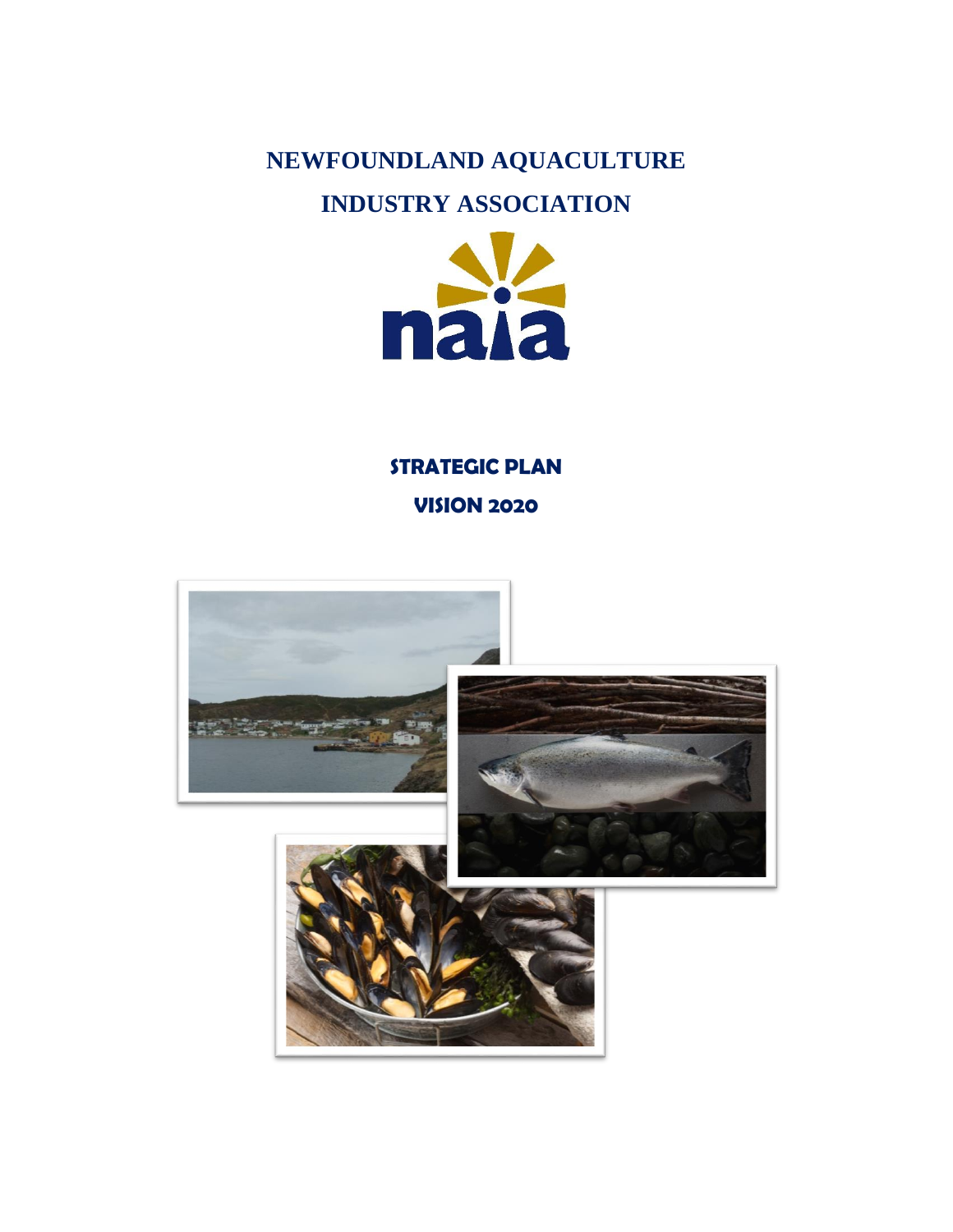# **Table of Contents**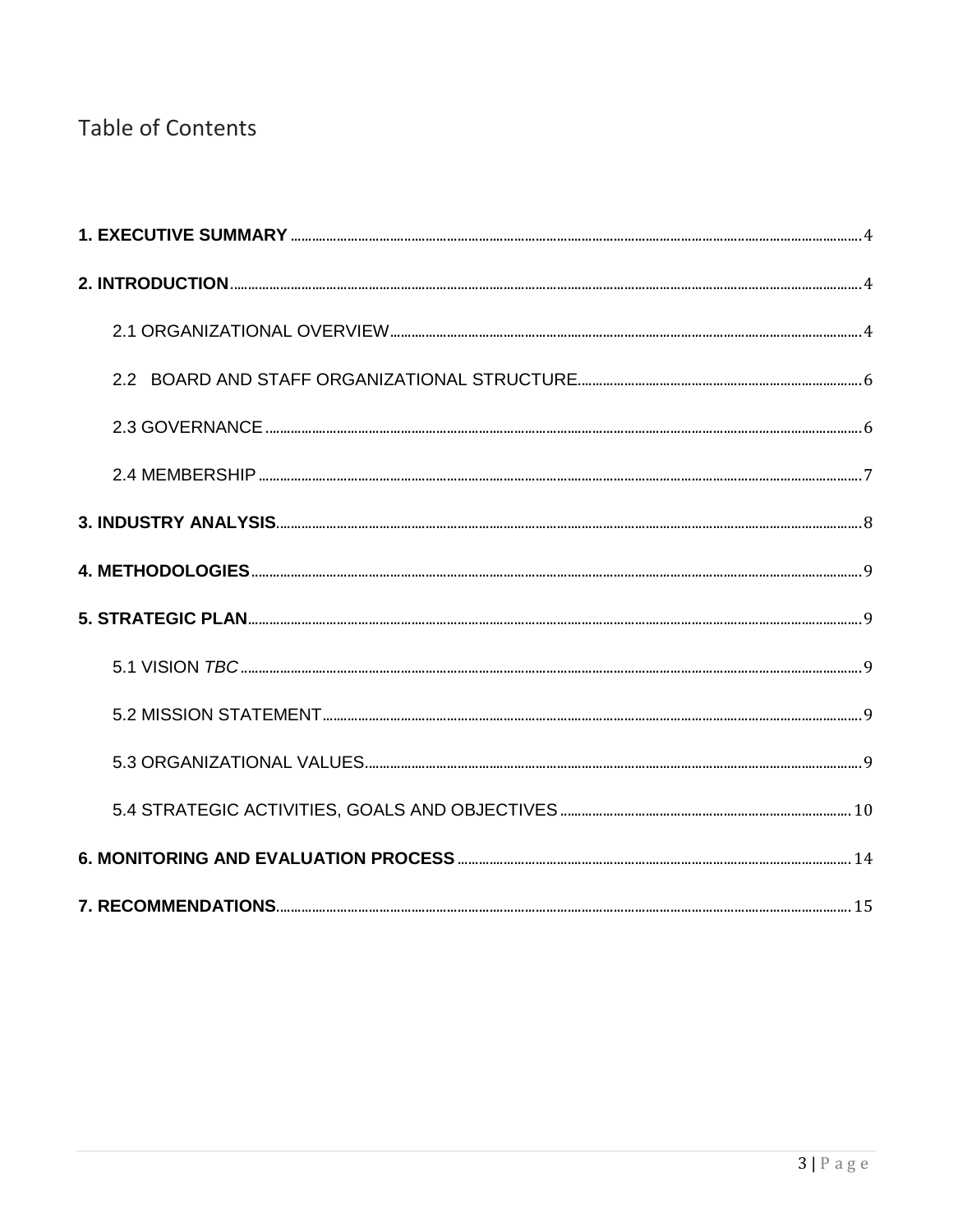## <span id="page-2-0"></span>**1. EXECUTIVE SUMMARY**

This five-year plan highlights the Newfoundland and Labrador Aquaculture Industry Association's (NAIA) opportunities to further business growth in the provincial aquaculture industry. The foundation of this Strategic Plan is based on a realistic assessment of organizational resources and included consultation with stakeholders, thus this document is a *blueprint for action and change* for NAIA.

NAIA's strategic planning process intended to engage both NAIA membership and NAIA's key stakeholders. The process focused on the identified needs of the membership and the sustainable growth of the industry within the Province of Newfoundland and Labrador. The engagement process included member and stakeholder interviews as well as a formal strategic planning session facilitated by an independent third party.

Through the engagement and strategic planning process NAIA developed organizational goals and objectives categorized as either Sector Development; Communications and Advocacy; and Capacity Building.

#### SECTOR DEVELOPMENT

Within Sector Development, NAIA's objectives include identification and capitalization of global economic opportunities by developing, participating in and fostering international business development initiatives. Additionally, Sector Development includes the development, adoption and supporting sector innovation and productivity to achieve a higher standard of Aquaculture Sustainable Management. Finally, objectives of Sector Development aim to provide a higher value of membership benefits and greater quantity of professional development opportunities for members.

## COMMUNICATIONS AND ADVOCACY

In its Communications and Advocacy activities, NAIA's objectives include the enhancement of internal communications with members, raising the public profile of NAIA and the industry locally, nationally and internationally as well as becoming a more effective advocate for the sector through policy analysis and legislative development, strategic issue-based alliances, and public discourse.

#### CAPACITY BUILDING

Goals related to Capacity Building include strengthening its financial position as an industry association, improvements in internal governance, enhancing operations to increase effectiveness and increase its membership.

## <span id="page-2-2"></span><span id="page-2-1"></span>**2. INTRODUCTION**

#### 2.1 ORGANIZATIONAL OVERVIEW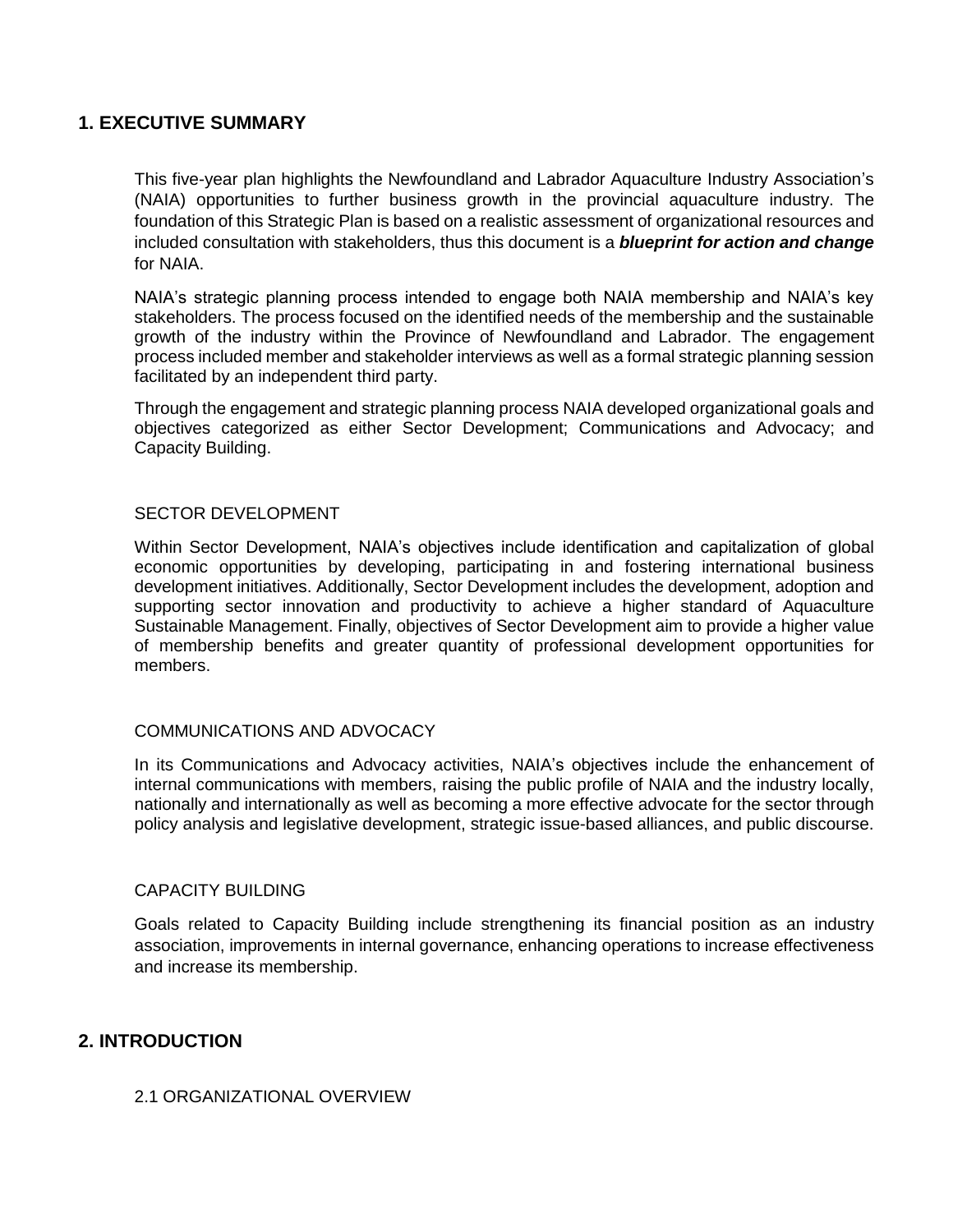The name of the Association shall be the "Newfoundland and Labrador Aquaculture Industry Association Inc."; the Association may also refer to itself as NAIA.

The Newfoundland and Labrador Aquaculture Industry Association (NAIA) represents the interests of aquaculturists in the province of Newfoundland & Labrador. It is a member based non-profit organization with a mandate to facilitate and promote commercial development of the aquaculture sector. The aquaculture industry in Newfoundland and Labrador is changing rapidly, from a research-based, developmental focus, to a commercially-driven sector; and it is growing steadily.

The NAIA was first established in 1987 as the Aquaculture Association of Newfoundland (AANF) comprised of producers, government and academics with an interest in seeing the sector develop. Subsequently, the NAIA was incorporated as a producer organization in 1993 and hired its first Executive Director to undertake its primary mandate of advocacy for regulatory reform, analysis and support services for industry (R and D, access to capital, etc.)

At one point, NAIA had over 100 members representing developing and commercial aquaculture interests. It currently represents 82 members in total comprising about 95% of the commercial producers in the Province and most of the suppliers to the industry.

The purpose of the Association is to assist the aquaculture industry to achieve its full wealth creation potential. It is the voice of the industry by ensuring that federal and provincial legislation, policy, and service match the needs of the industry. It also provides opportunities for interaction with business contacts that come from working within the aquaculture industry or related fields.

The Association shall at all times strive and endeavor to do all things within its power to uphold and further the aims and objects of the Association and of its individual members.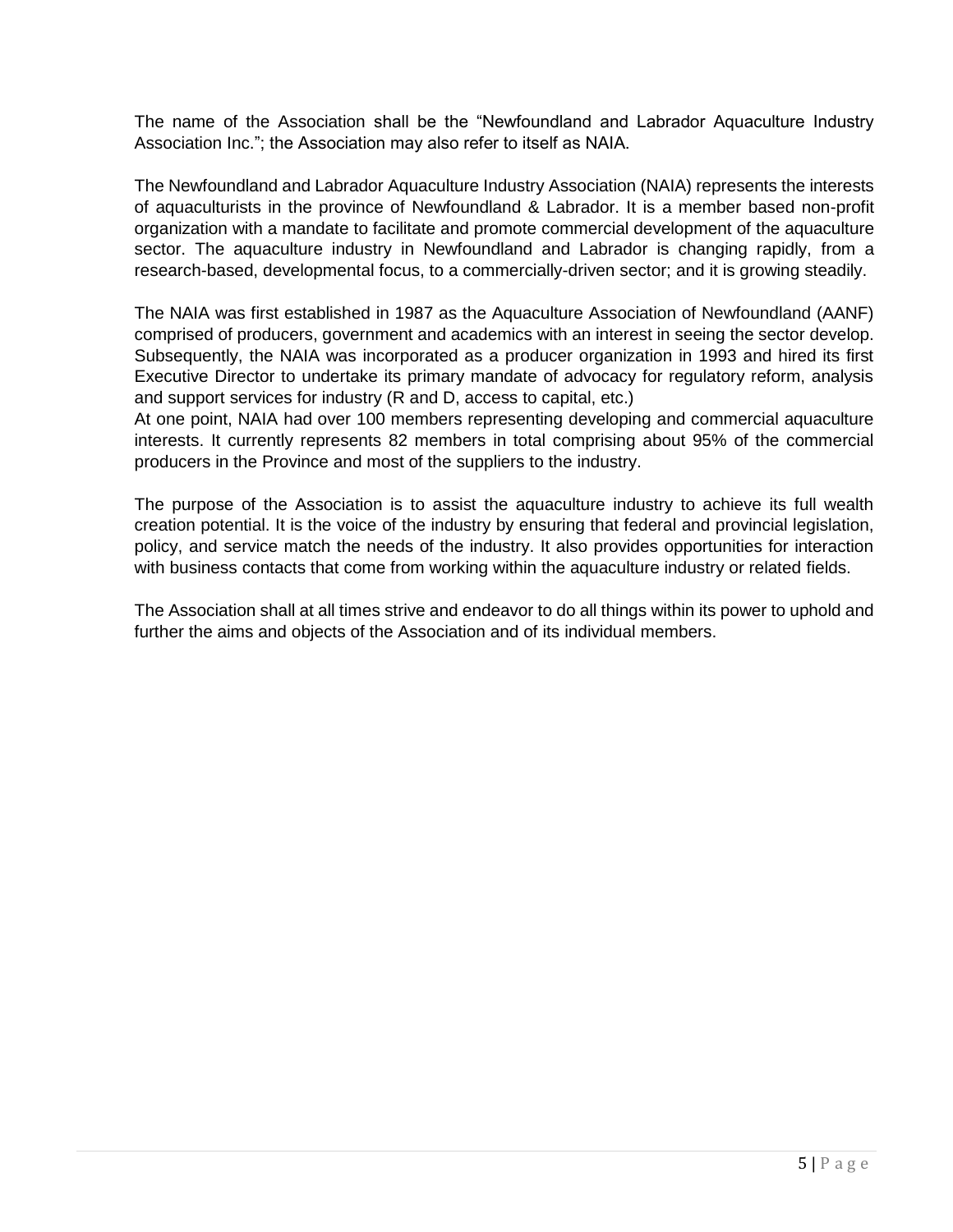## <span id="page-4-0"></span>2.2 BOARD AND STAFF ORGANIZATIONAL STRUCTURE



## <span id="page-4-1"></span>2.3 GOVERNANCE

## 2.3.1 BOARD OF DIRECTORS

The governing body of this Association shall be the Board of Directors, consisting of seven (7) elected members and the Past-President up to a total of eight (8) Directors.

## **The Directors must be individual members of the Association or designates of nonindividual members of the Association.**

The Board of Directors is comprised of representatives from:

- 1. Salmonid Sector (2)
- 2. Shellfish Sector (2)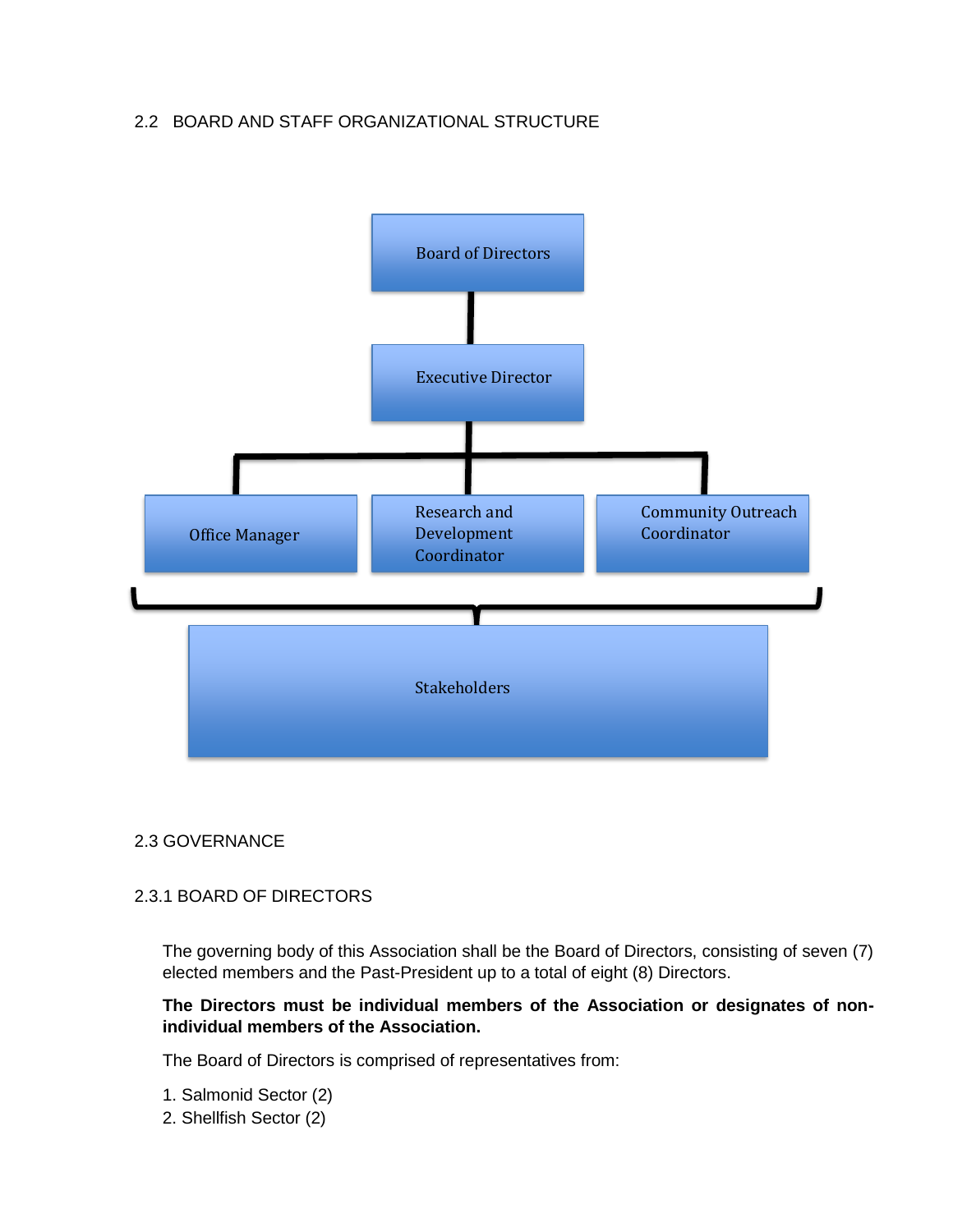- 3. Alternate Species Sector (1)
- 4. At-large members from the Associate Member category (2)
- 5. Past-President

NAIA maintains both a Traditional and Results-Based Hybrid Board Structure.

**Traditional Model**: Board governs and oversees operations through committees. Delegates the management functions to the Executive Director.

**Results-Based Model**: Executive Director non-voting member-has influence over policy viewed as a partner with the Board. He / she is responsible for delivering / operationalizing the actions outlined by the Board to stakeholders. Committees, organized around responsibilities and planning, guide governance, and monitor performance of the Board, Executive Director and organization.

The Officers of the Association are the President, Vice-President, Treasurer and Secretary. They are elected from the Board of Directors and comprise the Executive Committee. The President's term is for two years, whereas other Officers are elected annually from within the Board at the Annual General Meeting by Regular Members.

## 2.3.2 EXECUTIVE DIRECTOR

There shall be an Executive Director who shall not be an Officer nor a Director of the Association. This position shall be appointed by the Board and shall serve in that capacity until the Board otherwise determines.

*The Executive Director shall:* 

a. be responsible to the Board for the operation of the Association;

b. work in conjunction with the Treasurer of the Association on all financial matters. Any significant financial commitments or projects not included in the annual budget must have Board approval.

c. perform all or some of the duties of Secretary if assigned by the President.

d. perform such duties as are usual for such a position or which the President may from time to time delegate.

## <span id="page-5-0"></span>2.4 MEMBERSHIP

There are two types of NAIA memberships; Regular and Associate.

**Regular Member -** an individual, corporation or a person representing an aquaculture enterprise that is in good standing, has the prescribed membership fees paid and currently holds a valid aquaculture license in Newfoundland and Labrador for at least two years. Corporate members must designate an individual annually to receive the benefits of membership. This member **will have**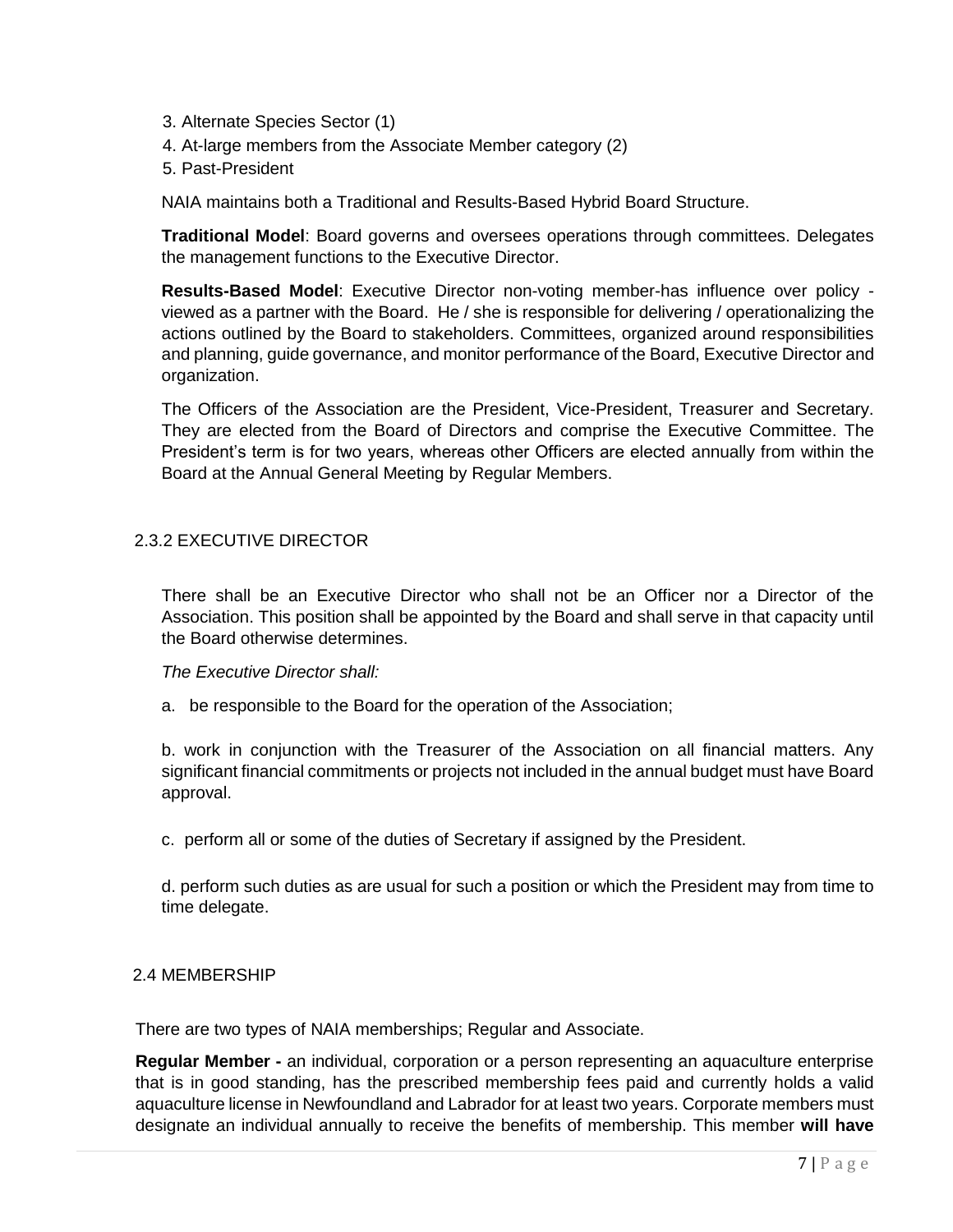voting privileges at Association meetings**.** 

**Associate member** - is any person, company, organization or institution that is not directly involved in the aquaculture industry but who in the opinion of the Board is concerned with and /or is actively involved in aquaculture development. Such active involvement may include but not be limited to the activities of regional associations, development associations, research and educational institutions, sales and marketing companies, retailers and distributors, consultants or any other category the Board may approve. This member **will not have** voting privileges at Association meetings.

NAIA currently has 67 Associate members and 14 Regular members.

Benefits of Membership at present include but are not limited to:

- Resources for Education & Training
- Legislative Representation at all levels of Government
- Cost Savings (i.e. Training, Cold Harvester)
- Industry News & Research
- Network of Industry Leaders
- Effective & Proactive Communication, Public Relations and Advocacy
- Marketing & Export Development
- Benefits to Communities/Municipalities
- Representation at International Seafood and Trade Shows (AquaNor, AquaSur, Seafood Expo Asia, China Fisheries and Seafood Expo)
- Access to industry wide Research, Development and Innovation projects
- Coordination of industry-wide R and D projects
- Support in principle from NAIA for company specific initiatives
- Labour market initiatives
- Access to certification audits at competitive prices

## 2.5 PROGRAMS AND SERVICES

NAIA works closely with industry and government stakeholders to act as a liaison between the two. NAIA aids in the advancement of new initiatives, projects, and wealth creation for continual aquaculture development. We have partnered with various levels of government to provide training programs, seminars, and cost sharing projects for our members.

The Newfoundland aquaculture industry is fortunate to have fostered a positive working relationship between government and industry. NAIA has taken a proactive approach with all levels of government to develop appropriate regulatory and policy frameworks for sustainable aquaculture development.

## <span id="page-6-0"></span>**3. INDUSTRY ANALYSIS**

There is cause for excitement because of the opportunity this industry represents for our Province, especially as a means to support rural economic renewal.

There are currently three species farmed sustainably in Newfoundland and Labrador: Blue mussels, Atlantic salmon, and Steelhead trout. Our sites employ the latest technologies from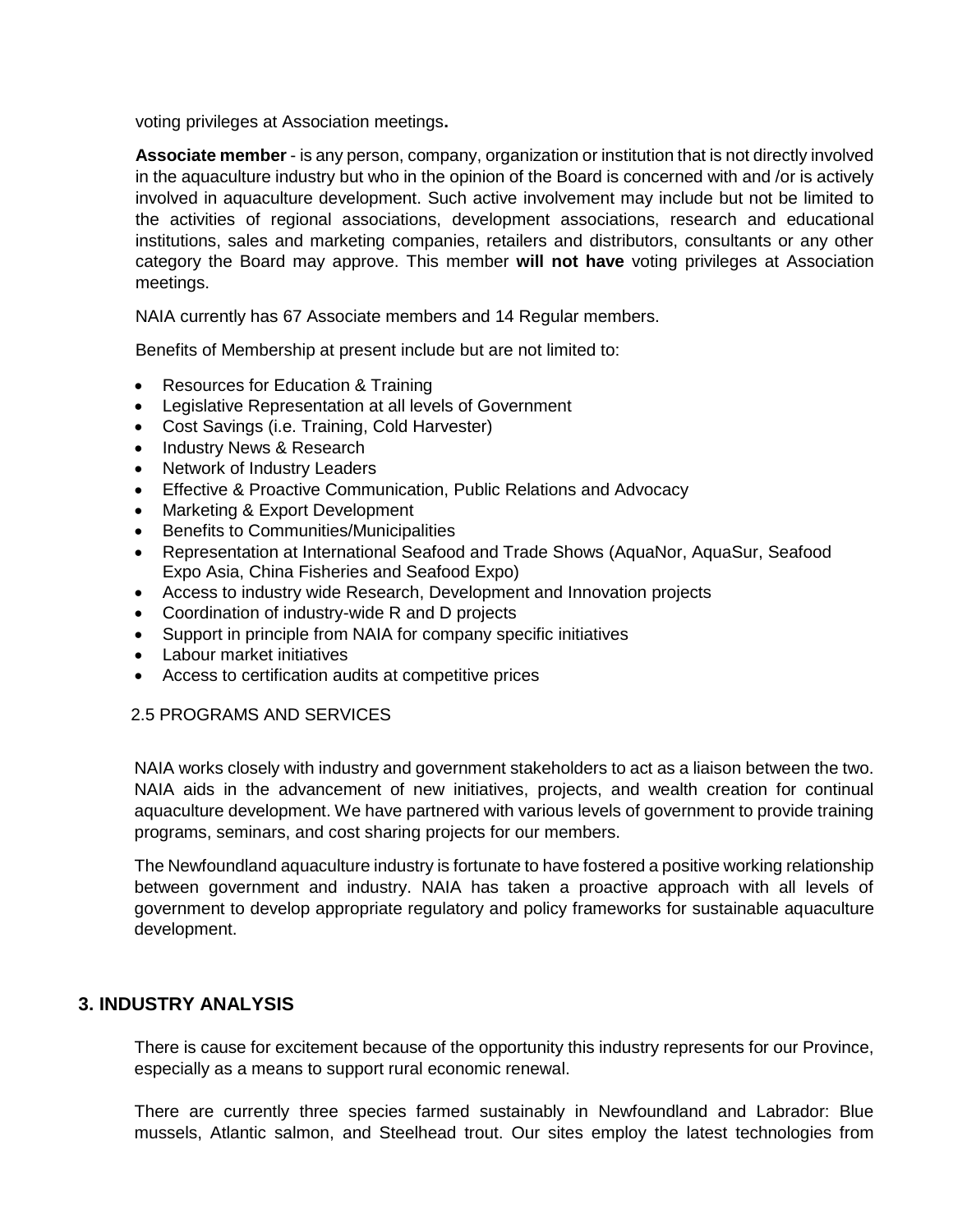around the world and our companies are committed to a culture of innovation and continuous improvement. NAIA works closely with the many community, regional and national development and regulatory agencies to foster an atmosphere of positive growth of the aquaculture industry for all residences of this province. We are honoured to have this opportunity on behalf of our members, and our Province.

## <span id="page-7-0"></span>**4. METHODOLOGIES**

This Strategic Plan was developed for its members by its members through a series of consultations and strategic planning sessions facilitated by an independent third party.

# <span id="page-7-2"></span><span id="page-7-1"></span>**5. STRATEGIC PLAN**

5.1 VISION *TBC*

<span id="page-7-3"></span>5.2 MISSION STATEMENT

*To promote excellence in the aquaculture industry of Newfoundland and Labrador.*

## <span id="page-7-4"></span>5.3 ORGANIZATIONAL VALUES

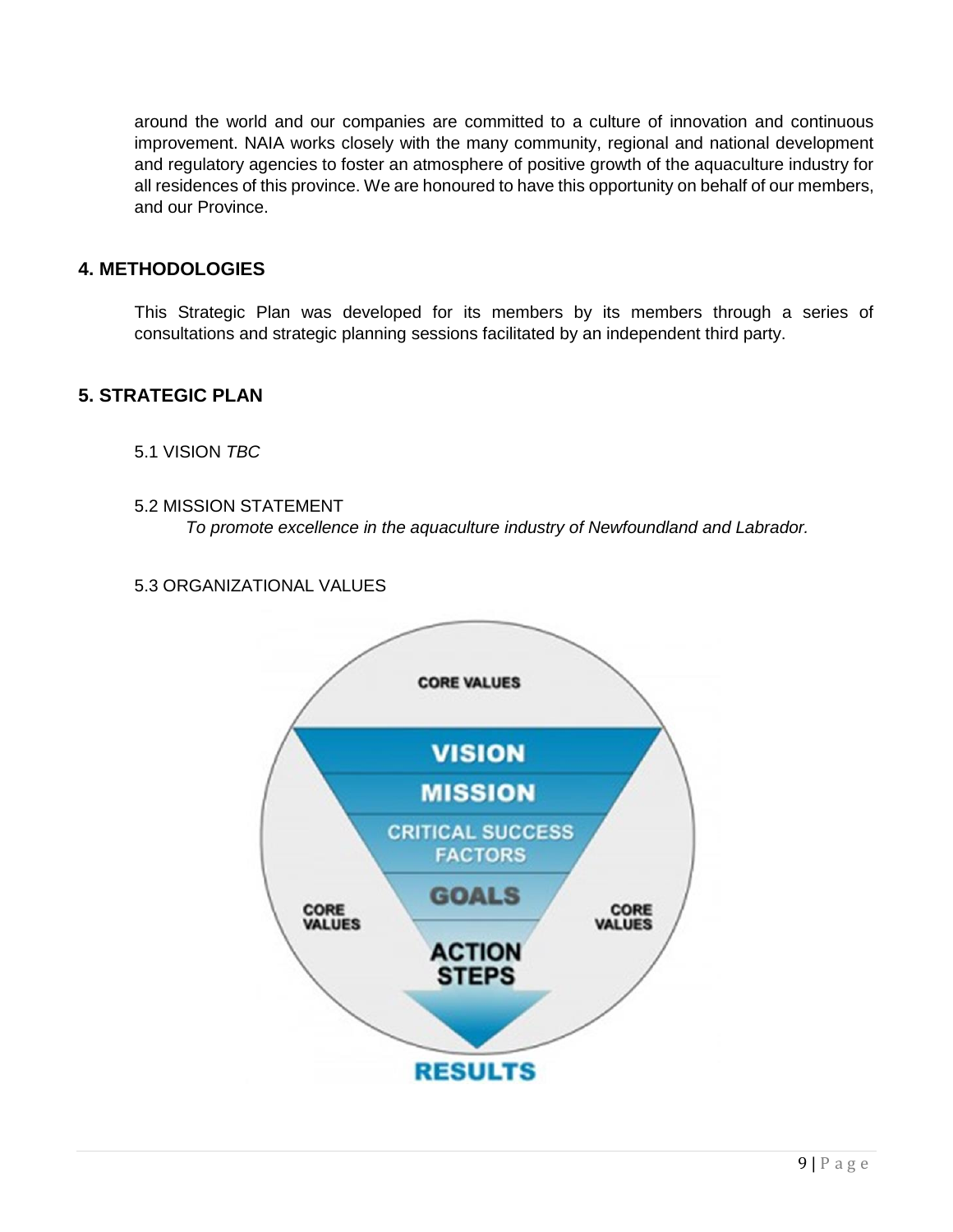#### Core to Values

- Service Excellence
- Leadership
- Strategic
- Sustainable & Quality
- **Resourceful**
- Credible, Ethical & Honest

#### <span id="page-8-0"></span>5.4 STRATEGIC ACTIVITIES, GOALS AND OBJECTIVES

#### 5.4.1 COMMUNICATIONS AND ADVOCACY

**Goal 1: Enhance Internal Communications with Members and the Board.** *To be an effective lead organization for the aquaculture industry of Newfoundland and Labrador we need to keep our members well informed on the progress and priority of work that we conduct on their behalf.*

**Objective 1: Review opportunities for sector network and partnerships.** NAIA to review its current partnerships and identify new networking opportunities to enhance communications internal industry communications**.**

**Objective 2: Implement Website Intranet: add functions for drop box, file sharing.** A new module is to be developed to ensure members can access and share industry and organizational information.

**Objective 3: Enhance the Cold Harvester.** To conduct a full review of the distribution and content of the publication to ensure it balances the two-way communication of what industry and the association is engaged in.

**Objective 4: Conduct Regular Membership Check-ins.** NAIA staff will regularly contact individual members to share and exchange ideas and information to identify and address industry issues.

**Goal 2: Raise the Industry's Public Profile.** *To be an effective advocate for its members and sector, NAIA must raise its public profile and establish itself as the voice of the aquaculture industry.*

**Objective 1: Develop and Implement a Comprehensive Communications Strategy.** NAIA to budget for and undertake the development of a comprehensive Communications Strategy in 2016.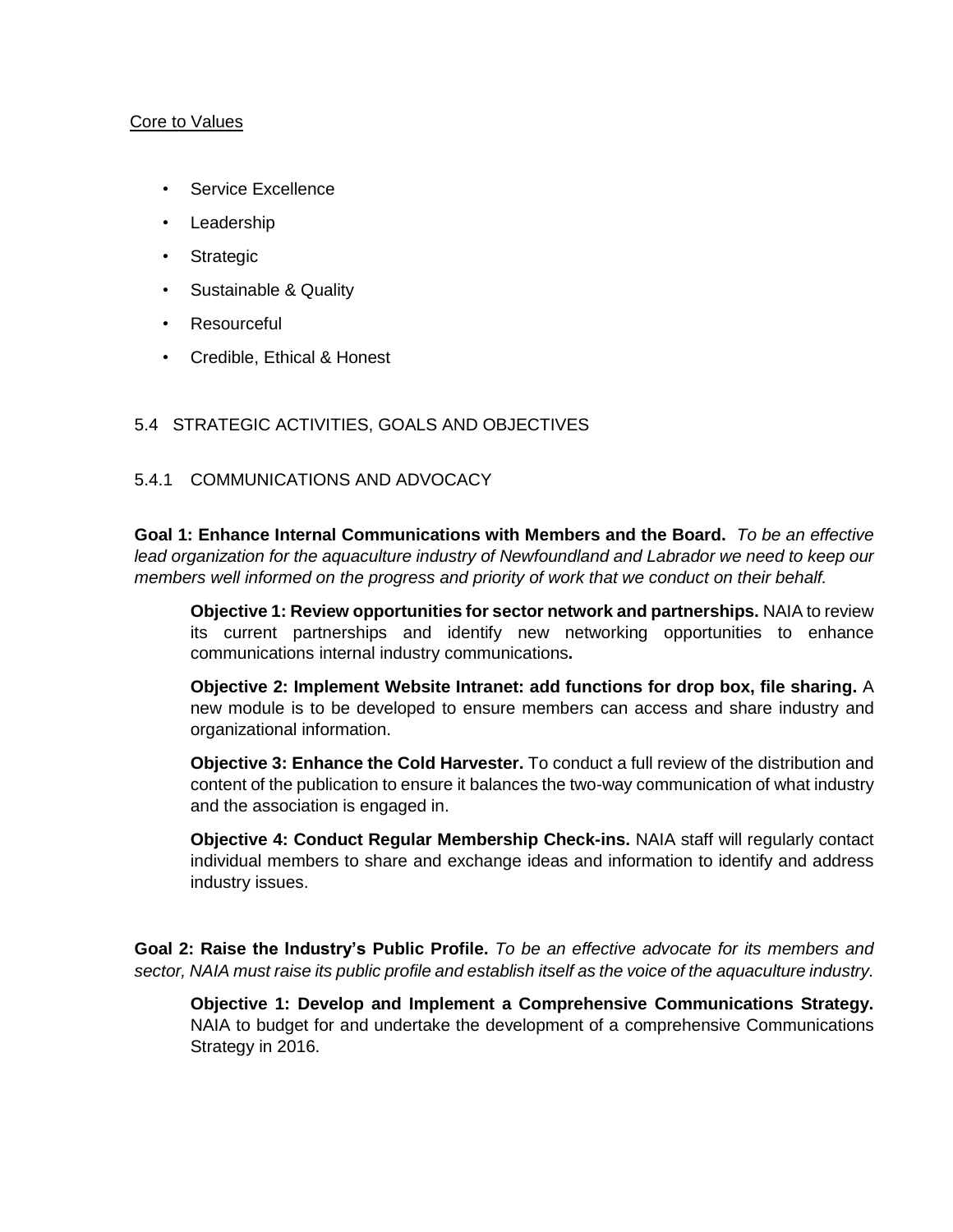**Objective 2: Expand Community Outreach.** To ensure public education, outreach NAIA is committed to conduct a complete review of the outreach initiatives that the organization currently participates in. i.e., school visits, seafood events, shoreline cleanups, awareness sessions.

**Objective 3: Proactive Media Responsiveness.** If NAIA is to position itself as the voice of the aquaculture in Newfoundland and Labrador, NAIA needs to continue building relationships with local media and be sure to be accessible and responsive to their requests.

**Objective 4: Increase Media Presence.** To increase media presence NAIA must be consistently presenting itself and its message in various media outlets i.e., print, TV, radio, social media.

**Objective 5: Increase Public Discourse**. NAIA needs to continue in public discourse to educate the general public regarding the benefits of aquaculture to rural coastal communities.

**Objective 6: Optimizing Social License.** To address falsehoods and misconceptions regarding farming of seafood NAIA is committed to enhancing strategic public relations to educate the general public and stakeholders.

**Goal 3: Enhance Advocacy Strategy and Initiatives.** *To be a voice of the aquaculture industry in Newfoundland and Labrador to be able to effect change to enable achievement of full wealth creation potential.*

**Objective 1: Enhance Policy Intervention and Legislative Representation.** Through collaboration between NAIA and various government departments at the municipal, provincial and federal levels, create a well-coordinated and strategic approach to ensuring that policies and programs related to aquaculture facilitate strengthening and fostering future development of the sector and export capacity.

**Objective 2: Strategic Issue Based Alliances.** To ensure a broader, stronger and more united voice on specific issues relating to aquaculture that may overlap with other likeminded agencies either intra or inter provincially, NAIA should consider establishing issuebased alliances to increase effectiveness of the advocacy strategy.

## 5.4.2 SECTOR DEVELOPMENT

**Goal 1: Achieve Aquaculture Sustainable Management**. *In accordance with the Provincial Governments Strategic Plan for the industry NAIA intends to focus on the following in terms of Aquaculture Sustainable Management:*

**Objective 1: Animal Health Management.** To work with government and stakeholders to further define Bay Management Areas and further develop biosecurity infrastructure and protocols.

**Objective 2: Waste Management.** To support waste management initiatives including stakeholder engagement, development of an aquaculture waste management plan.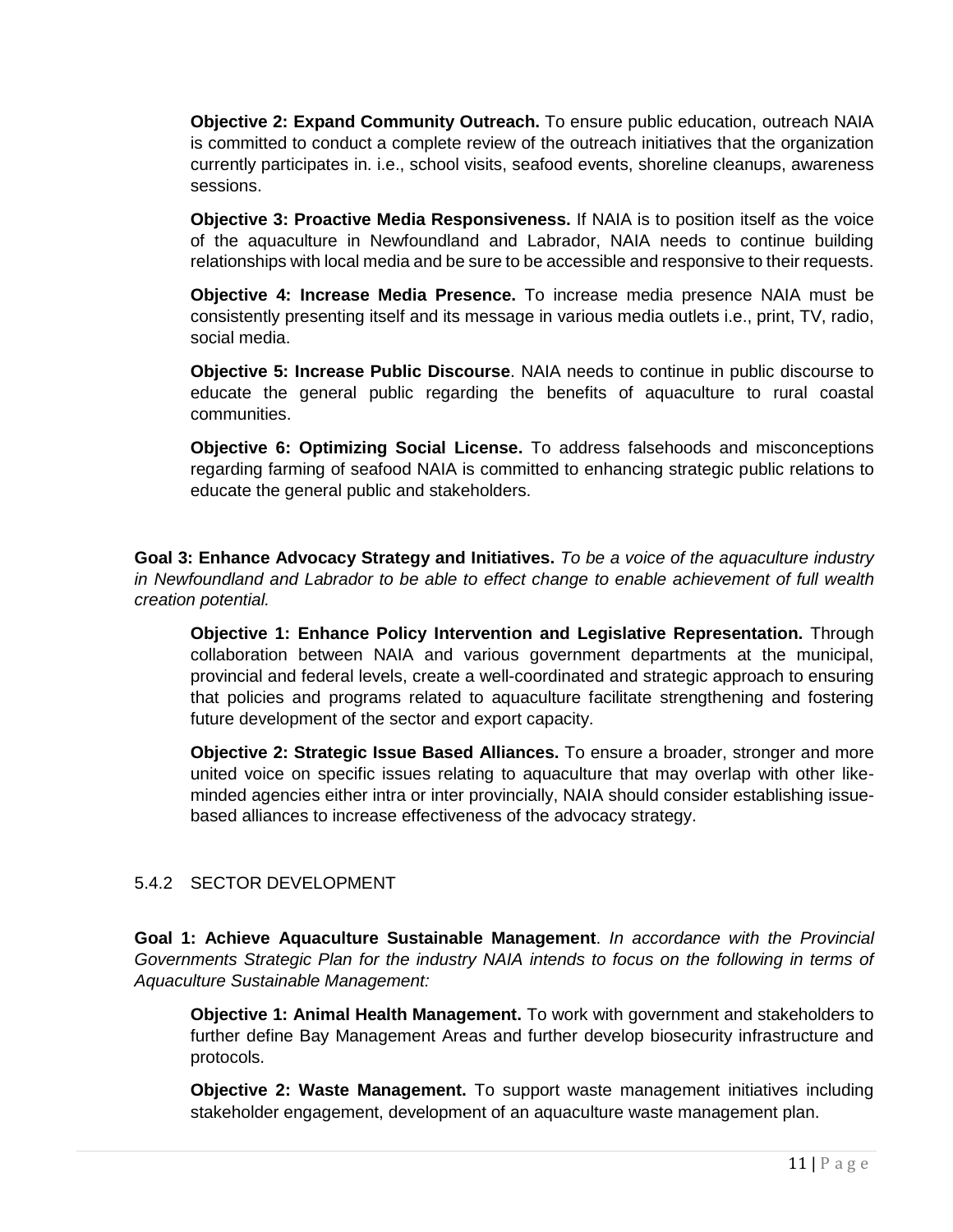**Objective 3: Environmental Impacts.** To identify and develop environmental impact mitigation measures.

**Goal 2: Increase Innovation and Productivity**. *NAIA needs to identify, foster and develop strategic areas of research and development to become a global leader in innovation.*

**Objective 1: Reinstate STAR (strategy for targeted aquaculture research).** To foster industry relevant research that focuses on address industry challenges and maximizing competitiveness.

**Objective 2: Demonstrate new technologies (ARIES, DATA, Ensiling).** Continue to identify and develop technologies to enhance aquaculture operations specific to Newfoundland and Labrador.

**Objective 3: Develop Ice Harvesting Technologies and Methodologies.** To develop a safe technology to reduce constraints of harvesting year-round and mitigate gaps in marketability of fresh mussels during winter.

**Goal 3: Professional Development for Members.** *As an industry we are committed to creating and seizing opportunities for professional development for all aspect of the sectors at individual and organizational levels*.

**Objective 1: Facilitate Industry Training.** Continue to facilitate offering of Technical Certificate in Aquaculture and Managerial Training, to assist the sector in developing a highly skilled work force.

**Objective 2: Increase Certification**. Continue to facilitate and coordinate the certification of industry.

**Goal 4: International Business Development.** *It is essential that we continue to strategically promote our product as being the worlds' finest to potential markets around the globe in anticipation that production will increase.*

**Objective 1: Attend Select Trade Missions.** NAIA will review the trade missions that we have traditionally attended and quantify the benefit to members and industry for evaluation.

**Objective 2: Enhance Network Development.** Continue to identify key areas of the industry that NAIA enhance its strategic alliance network at the regional, national and international levels.

**Objective 3: Increase International Communication & Marketing.** NAIA will make increased use of cost effective social media and online avenues to increase communications relating to our premiere products to the world.

- bluemussels.com
- Social media (Facebook and Twitter)
- Website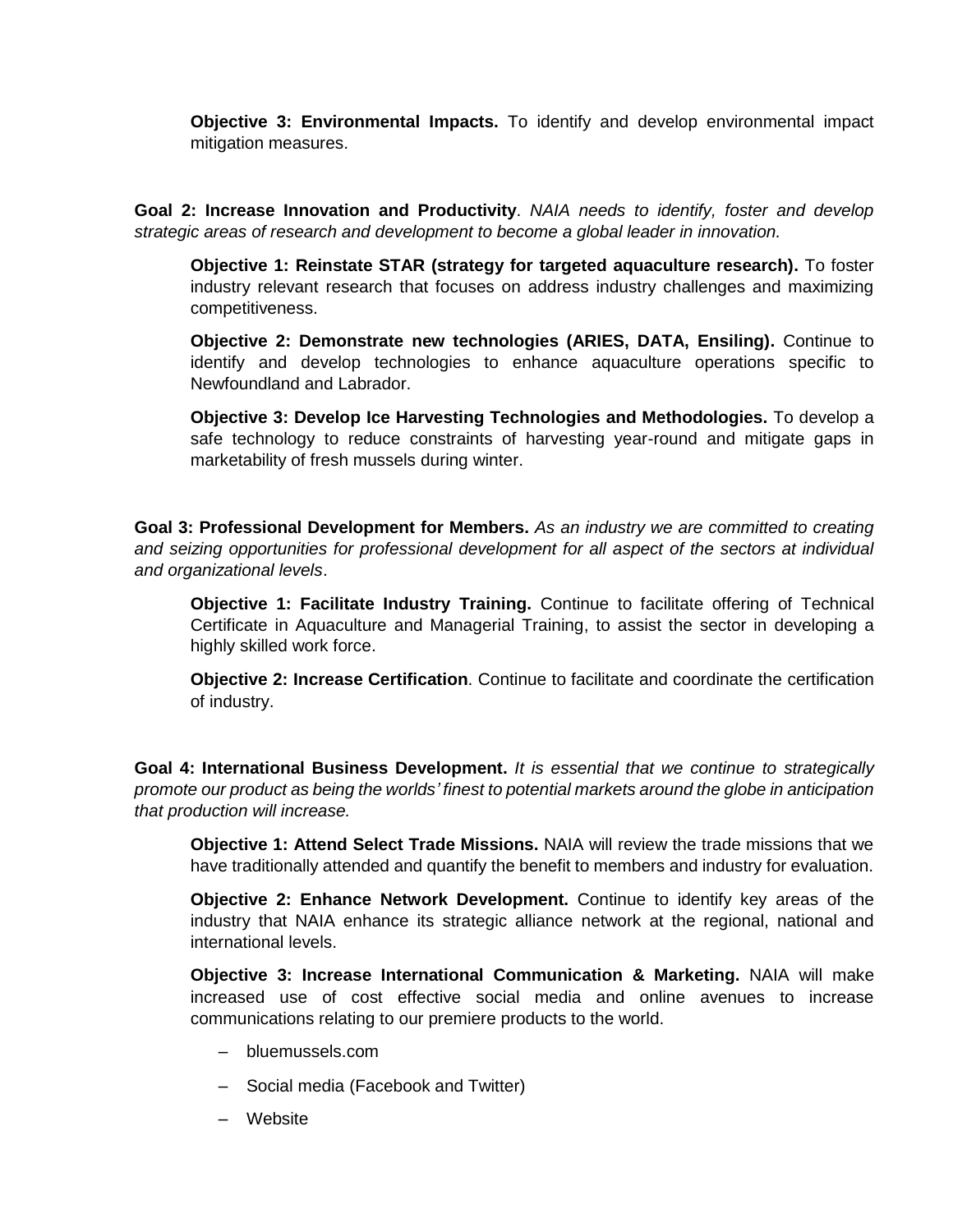**Goal 5: Access to Skilled Labour.** *Skilled Labour has been forecasted as perhaps the largest issue that the aquaculture industry will face in the near future.*

**Objective 1: Conduct a Labour Market Study.** In consultation with industry stakeholders as well as the Government of Newfoundland and Labrador conduct a comprehensive Labour Market Study to identify labour shortages and more importantly opportunities to fill these forecasted shortages as a proactive measure.

**Objective 2: Conduct a Training Capacity Review.** It is important that NAIA and its members are aware of the recognized educational institutions and career courses that are available to persons already employed in the industry or interested in a career in aquaculture.

**Objective 3: Develop a Recruitment and Retention Strategy.** Upon completion of the labour market study and training capacity review it is paramount that NAIA supports the development of a recruitment and retention strategy to ensure a stable workforce in the future.

## 5.4.3 CAPACITY BUILDING

**Goal 1: Strengthen NAIA's Financial Position.** *As aquaculture has become well established as a legitimate industry in Newfoundland and Labrador the is an expectation that the association that represents their interests does also. NAIA is heavily reliable upon provincial and federal contributions for day-to-day operations. NAIA needs to explore avenues to achieve selfsustainability.*

**Objective 1: Increase Revenue.** To ensure that NAIA can respond effectively to the future demands of its members the organization needs to explore and secure sources of additional revenues beyond that of government.

**Objective 2: Diversification of Revenue.** To ensure stability of NAIA finances in the future the organization needs to diversify sources of revenues beyond that of Government.

## **Goal 2: Strengthen NAIA's Governance Structure**

**Objective 1: Review Current Board Structure and Required Skill Set.** An annual review of the board structure and corresponding skill set should be conducted to ensure the organizations leadership is designed to best guide the Association in response to its members and the industry.

**Objective 2: Constitution and Bylaws Update.** An annual review of the organizations Constitution and By Laws should be conducted annually so that any amendments can be proposed at the Annual General Meeting.

**Objective 3: Review Current Committees Structure.** To ensure that appropriate committees of the association are structured most efficiently and prepared to respond to the demands of the industry. An annual review should be conducted of committees; their structure and relevance should be conducted.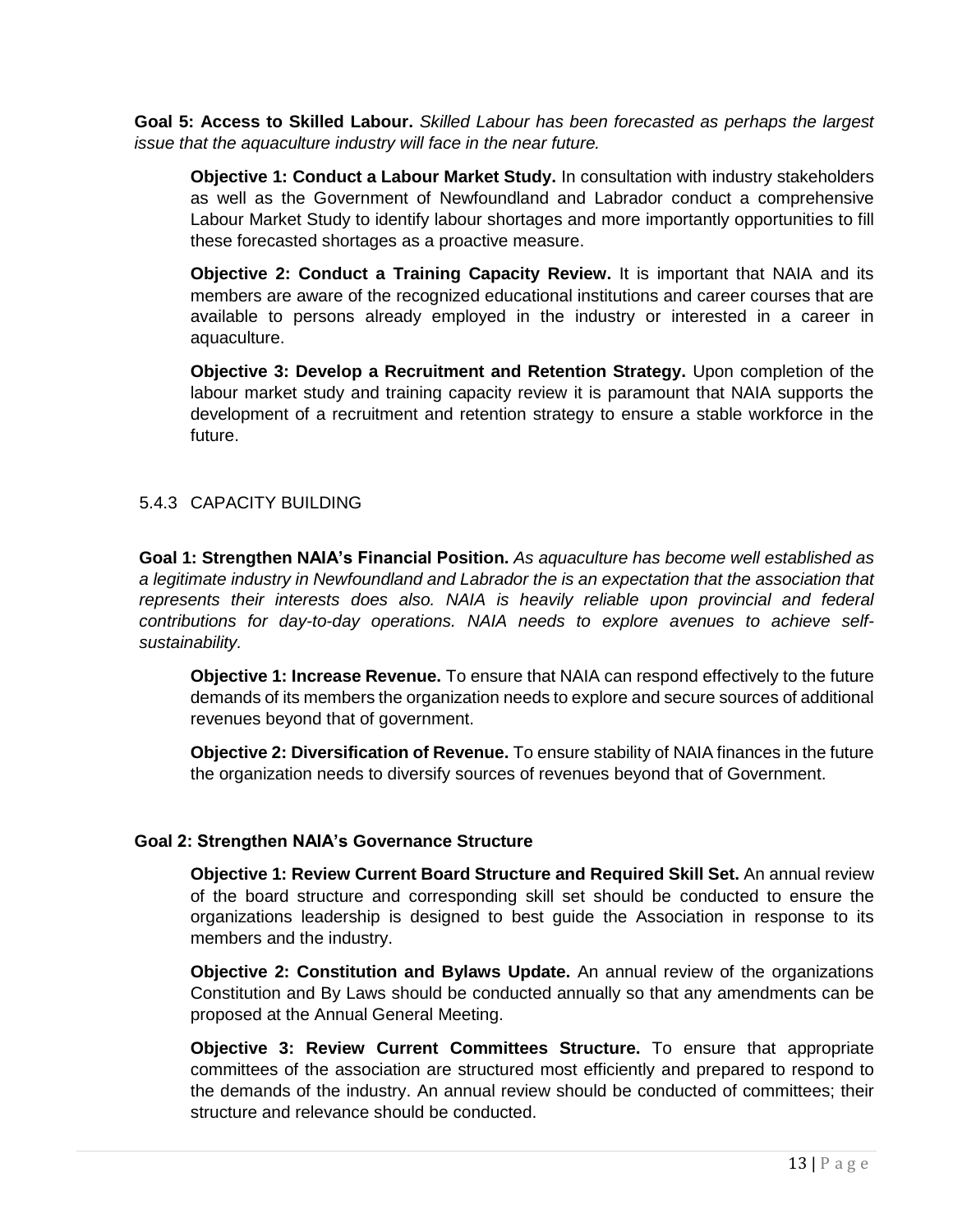**Objective 4: Develop and Adopt a Conflict of Interest Guidelines Manual.** To ensure staff and the volunteer Board of Directors conduct themselves in a manner that is not in conflict with the interest of the organization or the industry, a set of guidelines should be developed and adopted as an appendix of the By Laws.

#### **Goal 3: Strengthen NAIA's Operations**

**Objective 1: Conduct Performance Employment Reviews for All Staff.** To ensure the highest caliber of employees work with NAIA. Annual Performance Employment Reviews are to be completed for all staff of the organization. The Executive Director is responsible for conducting the reviews of the staff and the Board of Directors will be responsible for that of the Executive Director.

**Objective 2: Completion and Adoption of Organizational Policies and Procedures Manual.** A detailed policy and procedures manual needs to be developed to ensure maximum efficiency of the organization and smooth transition during employee replacement or new hires a detailed Policy and Procedures needs to develop.

**Goal 4: Increase Membership.** *To ensure NAIA is a collective voice of the industry NAIA needs to diversify and increase membership*.

 **Objective 1: Review membership structure.**

 **Objective 2: Member retention.** NAIA must continually evaluate its benefit to members by seeking direct feedback from its members.

 **Objective 3: Member recruitment.** NAIA must continually recruit additional members as ourstrength as an industry association is in numbers.

 **Objective 4: Student membership**

## <span id="page-12-0"></span>**6. MONITORING AND EVALUATION PROCESS**

This five-year plan highlights the Newfoundland and Labrador Aquaculture Industry Association's (NAIA) opportunities to foster business growth in the provincial aquaculture industry. The foundation of this Strategic Plan is based on a realistic assessment of organizational resources and included consultation with stakeholders. This document is a *blueprint for action and change* for NAIA.

NAIA's strategic planning process engaged both NAIA membership and NAIA's key stakeholders. The process focused on the identified needs of the membership and the sustainable growth of the sector within the province of Newfoundland and Labrador. The engagement process included member and stakeholder interviews as well as a formal strategic planning session facilitated by an independent third party; Ms. Gail Hoskins.

Throughout the engagement and strategic planning process, NAIA developed organizational goals and objectives categorized as either Sector Development; Communications and Advocacy; and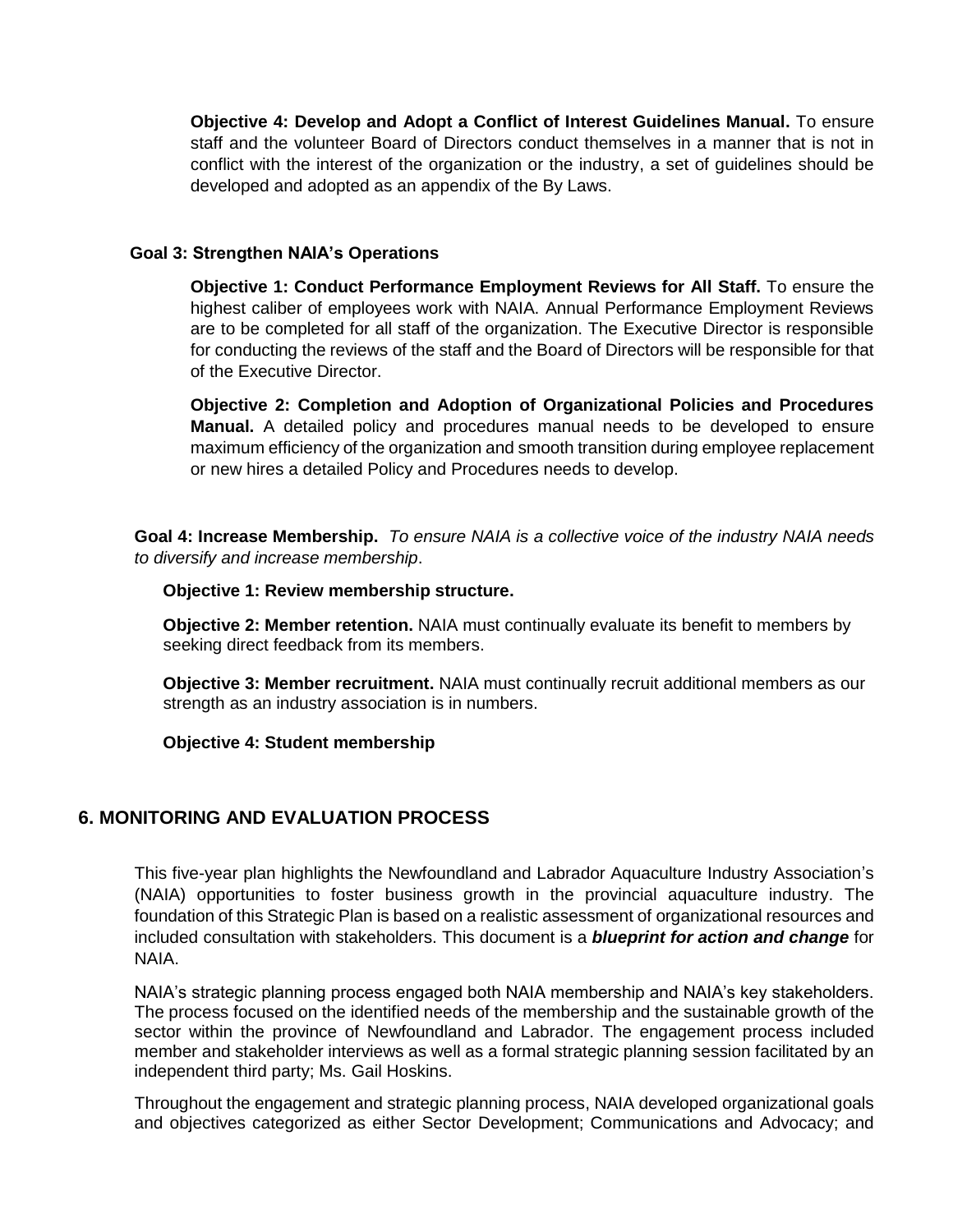Capacity Building.

This plan will be reviewed on a continual basis. However, a comprehensive review by the Board of Directors and subsequent written report (checklist) will be conducted annually.

The strategic plan will be evaluated annually in three ways:

- 1. Assessing member satisfaction;
- 2. Assessing key stakeholder satisfaction; and
- 3. Evaluating the effectiveness of its activities and advocacy priorities.

Membership satisfaction is the critical criterion to evaluate performance in terms of fulfilling the organizations mandate and determining the future direction of the NAIA.

Benefits to members include but are not limited to:

- Resources for Education & Training
- Legislative Representation
- Cost Savings (i.e. Training, Cold Harvester)
- Industry News & Research
- Network of Industry Leaders
- Effective & Proactive Communication & Public Relations
- Marketing & Export Development
- Benefits to Communities/Municipalities

## <span id="page-13-0"></span>**7. RECOMMENDATIONS**

DATE OF NEXT STRATEGIC PLAN – May 2020